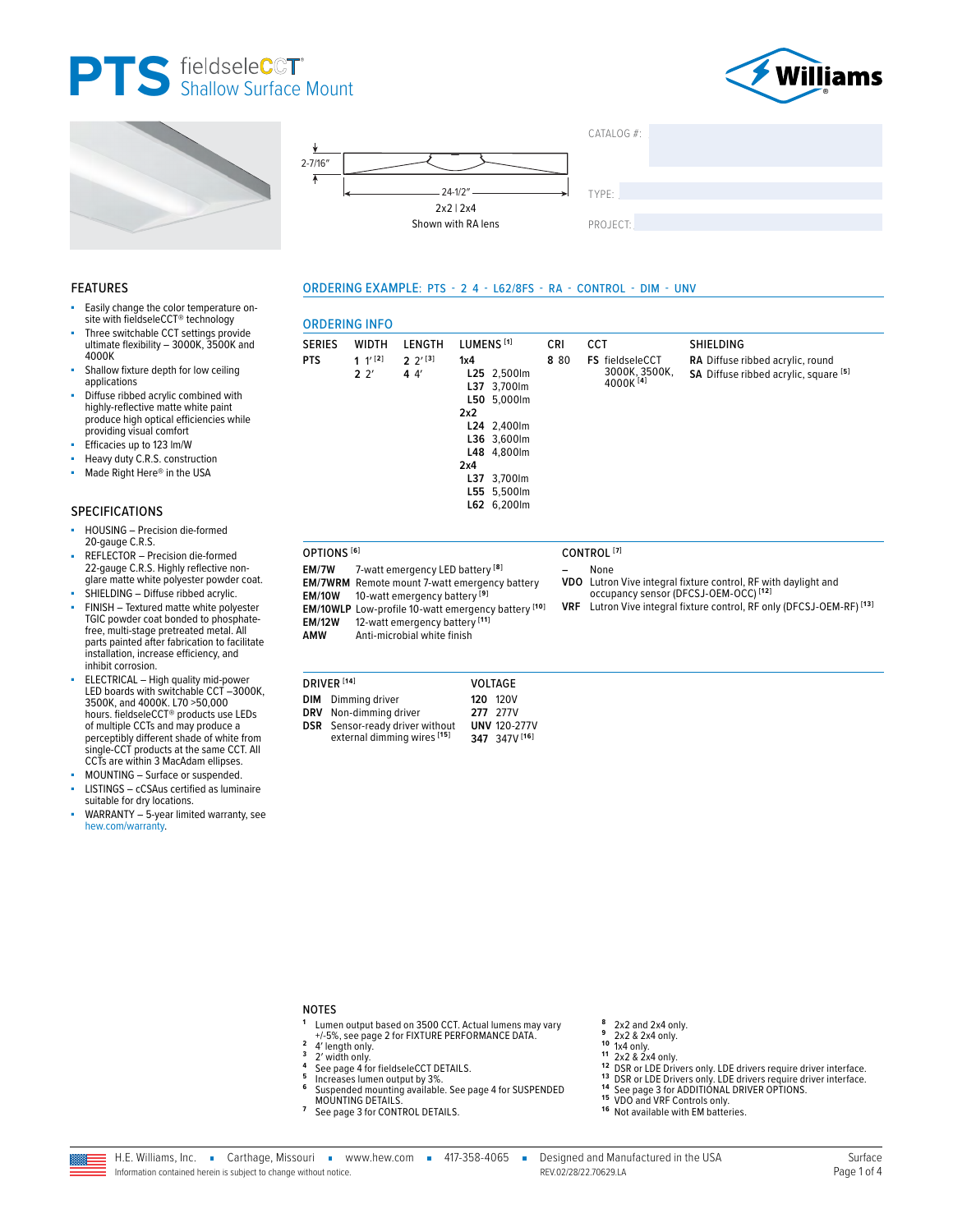# **PTS** Shallow Surface Mount

# <span id="page-1-0"></span>FIXTURE PERFORMANCE DATA

|           | <b>LED PACKAGE</b> | <b>DELIVERED LUMENS</b> | <b>WATTAGE</b> | <b>EFFICACY (Im/W)</b> |
|-----------|--------------------|-------------------------|----------------|------------------------|
|           | L25                | 2441                    | 19.8           | 123.2                  |
| $\approx$ | L37                | 3674                    | 30.8           | 119.3                  |
|           | L50                | 4968                    | 42.6           | 116.7                  |
|           | L24                | 2378                    | 20.8           | 114.3                  |
| 2x2       | L36                | 3595                    | 30.9           | 116.5                  |
|           | L48                | 4823                    | 42.6           | 113.3                  |
|           | L37                | 3674                    | 30.8           | 119.3                  |
| 2x4       | L <sub>55</sub>    | 5460                    | 47.3           | 115.5                  |
|           | L62                | 6208                    | 54.8           | 113.3                  |

| <b>MULTIPLIER TABLE</b> |                      |  |  |  |
|-------------------------|----------------------|--|--|--|
| COLOR TEMPERATURE       |                      |  |  |  |
| CCT                     | <b>CONVERSION F/</b> |  |  |  |
|                         |                      |  |  |  |

|        |            | <b>CULUR TEMPERATURE</b> |  |  |
|--------|------------|--------------------------|--|--|
|        | <b>CCT</b> | <b>CONVERSION FACTOR</b> |  |  |
| 80 CRI | 3000K      | 0.94                     |  |  |
|        | 3500K      | 1.00                     |  |  |
|        | 4000K      | 0.95                     |  |  |

■ Photometrics tested in accordance with IESNA LM-79. Results shown are based on 25ºC ambient temperature.

■ Wattage shown is average for 120V through 277V input.<br>■ Results based on 3500K, 80 CRI, actual lumens may vary +/-5%

• Use multiplier table to calculate additional options.

# PHOTOMETRY

**PTS-24-L62/8FS-RA-DIM-UNV** Total Luminaire Output: 6208 lumens; 55 Watts | Efficacy: 113 lm/W | 80 CRI; 3500K CCT



|                          | <b>VERTICAL ANGLE</b> |      | <b>HORIZONTAL ANGLE</b> |            | <b>ZONAL LUMENS</b> |
|--------------------------|-----------------------|------|-------------------------|------------|---------------------|
|                          |                       | 0°   | 45°                     | $90^\circ$ |                     |
|                          | 0                     | 2375 | 2375                    | 2375       |                     |
|                          | 5                     | 2339 | 2336                    | 2323       | 223                 |
| CANDLEPOWER DISTRIBUTION | 15                    | 2270 | 2278                    | 2287       | 638                 |
|                          | 25                    | 2000 | 2027                    | 2052       | 923                 |
|                          | 35                    | 1617 | 1668                    | 1711       | 1041                |
|                          | 45                    | 1314 | 1387                    | 1458       | 1062                |
|                          | 55                    | 956  | 1046                    | 1130       | 938                 |
|                          | 65                    | 619  | 733                     | 833        | 724                 |
|                          | 75                    | 293  | 451                     | 558        | 474                 |
|                          | 85                    | 60   | 199                     | 228        | 186                 |
|                          | 90                    | 0    | 0                       | 0          |                     |
|                          |                       |      |                         |            |                     |

| LUMEN SUMMARY | <b>ZONE</b> | <b>LUMENS</b> | % FIXTURE |
|---------------|-------------|---------------|-----------|
|               | $0 - 30$    | 1784          | 29        |
|               | $0 - 40$    | 2825          | 46        |
|               | $0 - 60$    | 4825          | 78        |
|               | 0 - 90      | 6208          | 100       |
|               | - 180       | 6208          | 100       |

 $\overline{\phantom{0}}$ 

**PTS-14-L50/8FS-RA-DIM-UNV** Total Luminaire Output: 4969 lumens; 43 Watts | Efficacy: 116 lm/W | 80 CRI; 3500K CCT



|                          | <b>VERTICAL ANGLE</b> | <b>HORIZONTAL ANGLE</b> |      |            | <b>ZONAL LUMENS</b> |  |
|--------------------------|-----------------------|-------------------------|------|------------|---------------------|--|
|                          |                       | 0°                      | 45°  | $90^\circ$ |                     |  |
|                          | $\Omega$              | 1811                    | 1811 | 1811       |                     |  |
|                          | 5                     | 1852                    | 1831 | 1804       | 173                 |  |
| CANDLEPOWER DISTRIBUTION | 15                    | 1770                    | 1765 | 1744       | 495                 |  |
|                          | 25                    | 1619                    | 1627 | 1607       | 744                 |  |
|                          | 35                    | 1409                    | 1427 | 1428       | 885                 |  |
|                          | 45                    | 1124                    | 1173 | 1191       | 895                 |  |
|                          | 55                    | 804                     | 884  | 921        | 785                 |  |
|                          | 65                    | 516                     | 611  | 627        | 585                 |  |
|                          | 75                    | 229                     | 321  | 335        | 326                 |  |
|                          | 85                    | 35                      | 58   | 68         | 80                  |  |
|                          | 90                    | 0                       | 0    | 0          |                     |  |

| LUMEN SUMMARY | <b>ZONE</b> | <b>LUMENS</b> | % FIXTURE |
|---------------|-------------|---------------|-----------|
|               | $0 - 30$    | 1413          | 28        |
|               | $0 - 40$    | 2298          | 46        |
|               | $0 - 60$    | 3978          | 80        |
|               | $0 - 90$    | 4969          | 100       |
|               | $0 - 180$   | 4969          | 100       |

#### CROSS SECTIONS



Ī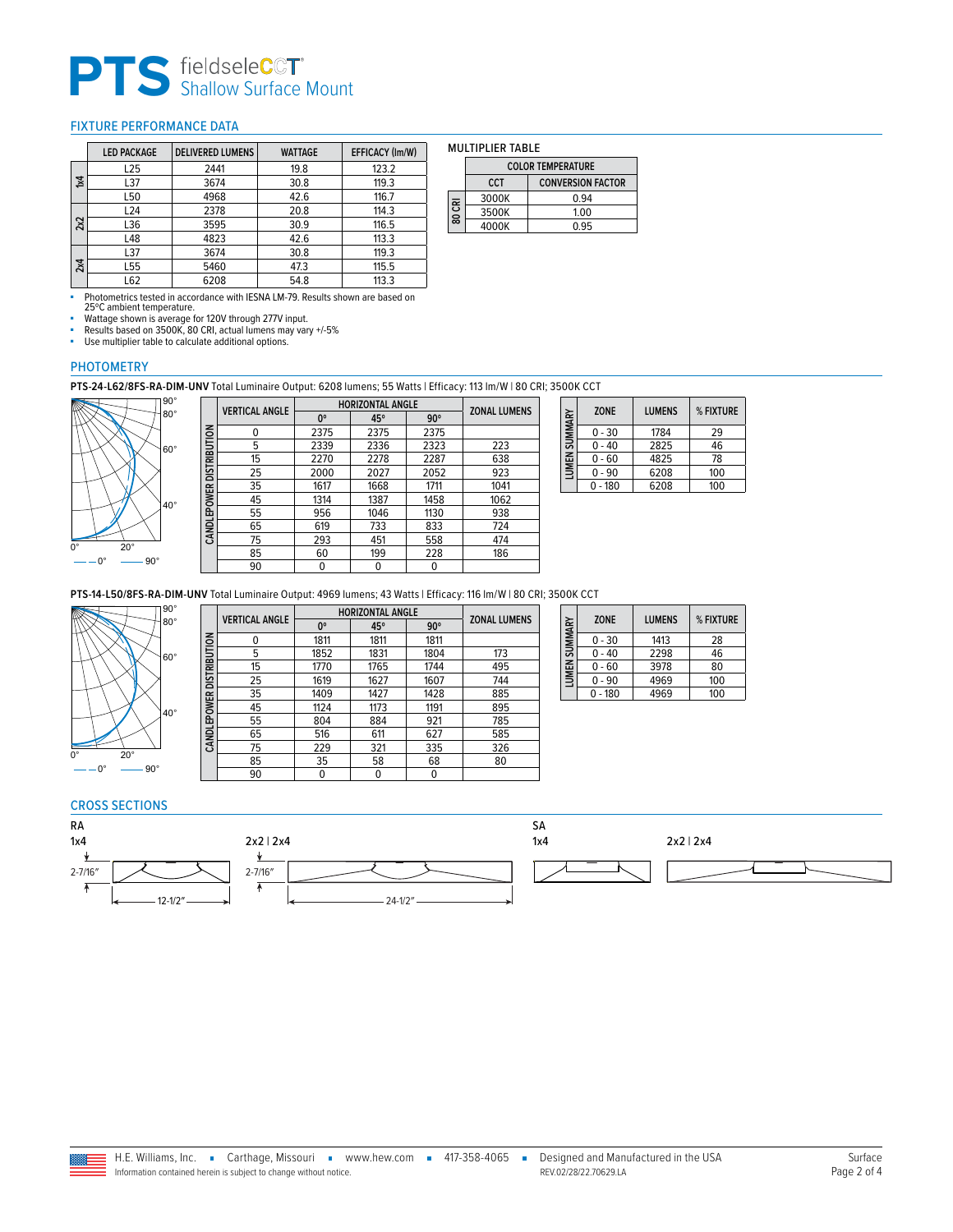

# <span id="page-2-0"></span>CONTROL DETAILS



# VDO

| <b>SPECIFICATIONS</b>    |                             |
|--------------------------|-----------------------------|
| <b>TYPF</b>              | PIR Motion + Daylight       |
| <b>MOUNTING HEIGHT</b>   | $8' - 12'$                  |
| DETECTION ANGLE          | $360^\circ$                 |
| <b>TEMPERATURE RANGE</b> | $0^\circ$ to 55 $^\circ$ C. |
| <b>RELATIVE HUMIDITY</b> | 0 to 90%, non-condensing    |
| COMMISSIONING            | App (iOS or Android)        |
| <b>MANUFACTURER</b>      | Lutron                      |

# SENSOR COVERAGE PATTERNS

9' height: ø12' coverage



| <b>CEILING HEIGHT</b> | <b>COVERAGE AREA (SQ FT)</b> |
|-----------------------|------------------------------|
| 8'                    | 114                          |
| q'                    | 144                          |
| 10'                   | 178                          |
| 12'                   | 256                          |

MOTION SENSOR COVERAGE

#### VIVE CONTROL OPTIONS

| <b>CATALOG NUMBER</b> | <b>DESCRIPTION</b>                                                                                                                                                                     |  |
|-----------------------|----------------------------------------------------------------------------------------------------------------------------------------------------------------------------------------|--|
| <b>VDO</b>            | Lutron Vive integral fixture control, RF with daylight and occupancy sensor (DFCSJ-OEM-OCC), for use with sensor-ready driver                                                          |  |
| <b>VRF</b>            | Lutron Vive integral fixture control, RF only (DFCSJ-OEM-RF), for use with sensor-ready driver                                                                                         |  |
| <b>VDO/DBI</b>        | Lutron Vive integral fixture control, RF with daylight and occupancy sensor (DFCSJ-OEM-OCC)<br>and digital link interface, for use with Lutron Hi-lume 1% EcoSystem dimming LED driver |  |
| <b>VRF/DBI</b>        | Lutron Vive integral fixture control, RF only (DFCSJ-OEM-RF) and digital link interface, for use with Lutron Hi-lume 1% EcoSystem dimming LED driver                                   |  |

#### <span id="page-2-1"></span>ADDITIONAL DRIVER OPTIONS

Note: Lumen restrictions apply, consult product builder at hew.com/product-builder.

| <b>CATALOG NUMBER</b> | <b>DESCRIPTION</b>                                                                      |
|-----------------------|-----------------------------------------------------------------------------------------|
| <b>DRV</b>            | Driver prewired for non-dimming applications                                            |
| <b>DIM</b>            | Dimming driver prewired for 0-10V low voltage applications                              |
| DIM1                  | 1% dimming driver prewired for 0-10V low voltage applications                           |
| <b>DIM LINE</b>       | Line voltage dimming driver (TRIAC and ELV compatible, 120V only)                       |
| <b>DIM TRC</b>        | Line voltage dimming driver (TRIAC compatible, 120V only)                               |
| <b>DSR</b>            | Sensor-ready driver                                                                     |
| SD40                  | 40% step-dimming driver                                                                 |
| SD50                  | 50% step-dimming driver                                                                 |
| DALI                  | DALI dimming driver                                                                     |
| LTE LINE              | Lutron Hi-lume 1% 2-wire dimming driver forward phase line voltage controls (120V only) |
| LDE1                  | Lutron Hi-lume 1% EcoSystem dimming LED driver                                          |
| <b>ELDO SOLOB</b>     | EldoLED Solodrive, 0.1% dimming driver for 0-10V controls                               |
| ELDO SOLOB DALI       | EldoLED Solodrive, 0.1% dimming driver for DALI controls                                |
| ELDO ECO1             | EldoLED Ecodrive, 1% dimming driver for 0-10V controls                                  |
| ELDO ECO1 DALI        | EldoLED Ecodrive, 1% dimming driver for DALI controls                                   |